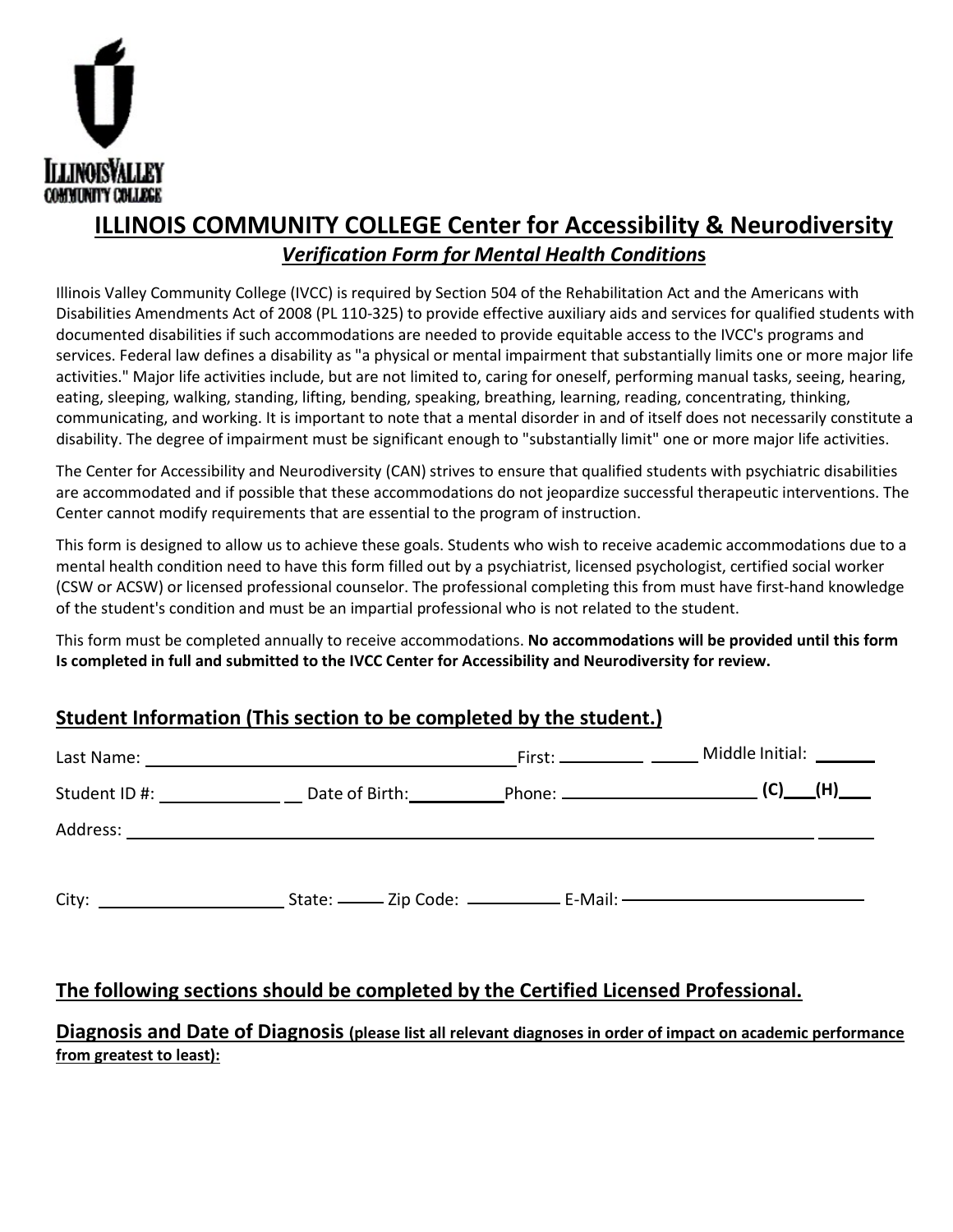Check all that apply for basis on which diagnosis was made:

| Check all that apply for basis on which diagnosis was made:                                                                                                                                                                                       |
|---------------------------------------------------------------------------------------------------------------------------------------------------------------------------------------------------------------------------------------------------|
| Neuro-psychological Testing<br>Psycho-educational Testing                                                                                                                                                                                         |
| Date of Testing<br>Date of Testing                                                                                                                                                                                                                |
| <b>Structured Interviews</b><br>Standardized rating scales<br><b>Unstructured Interviews</b>                                                                                                                                                      |
| <b>Medical history</b><br>Developmental History<br>Unstandardized rating scales                                                                                                                                                                   |
| Interviews/other persons<br>Other (please specify)                                                                                                                                                                                                |
| If psychological tests were used please include all scores used to support the diagnosis:                                                                                                                                                         |
| If the diagnosis includes a phobic response to exams, does the problem pose a substantial limitation to the student fo<br>demonstrating their knowledge of course material on an exam without accommodations?<br><b>Explanation:</b><br>yes<br>no |
| Current medications including dosage and side effects:                                                                                                                                                                                            |
| Long term medication plan:                                                                                                                                                                                                                        |
| Current compliance with medication plan:                                                                                                                                                                                                          |
| Prognosis for medication plan (Include likelihood of improvement or deterioration/w approximate time frame.):                                                                                                                                     |
| Planned therapeutic interventions:                                                                                                                                                                                                                |
| Prognosis for therapeutic interventions (Include likelihood for improvement/deterioration/w estimated time frame.):                                                                                                                               |
| Current compliance with therapeutic interventions:                                                                                                                                                                                                |
| Does this person currently pose a threat to him/herself or others? If so please specify in what ways.                                                                                                                                             |
| History of hospitalization:                                                                                                                                                                                                                       |

### **Current medications including dosage and side effects:**

#### **Planned therapeutic interventions:**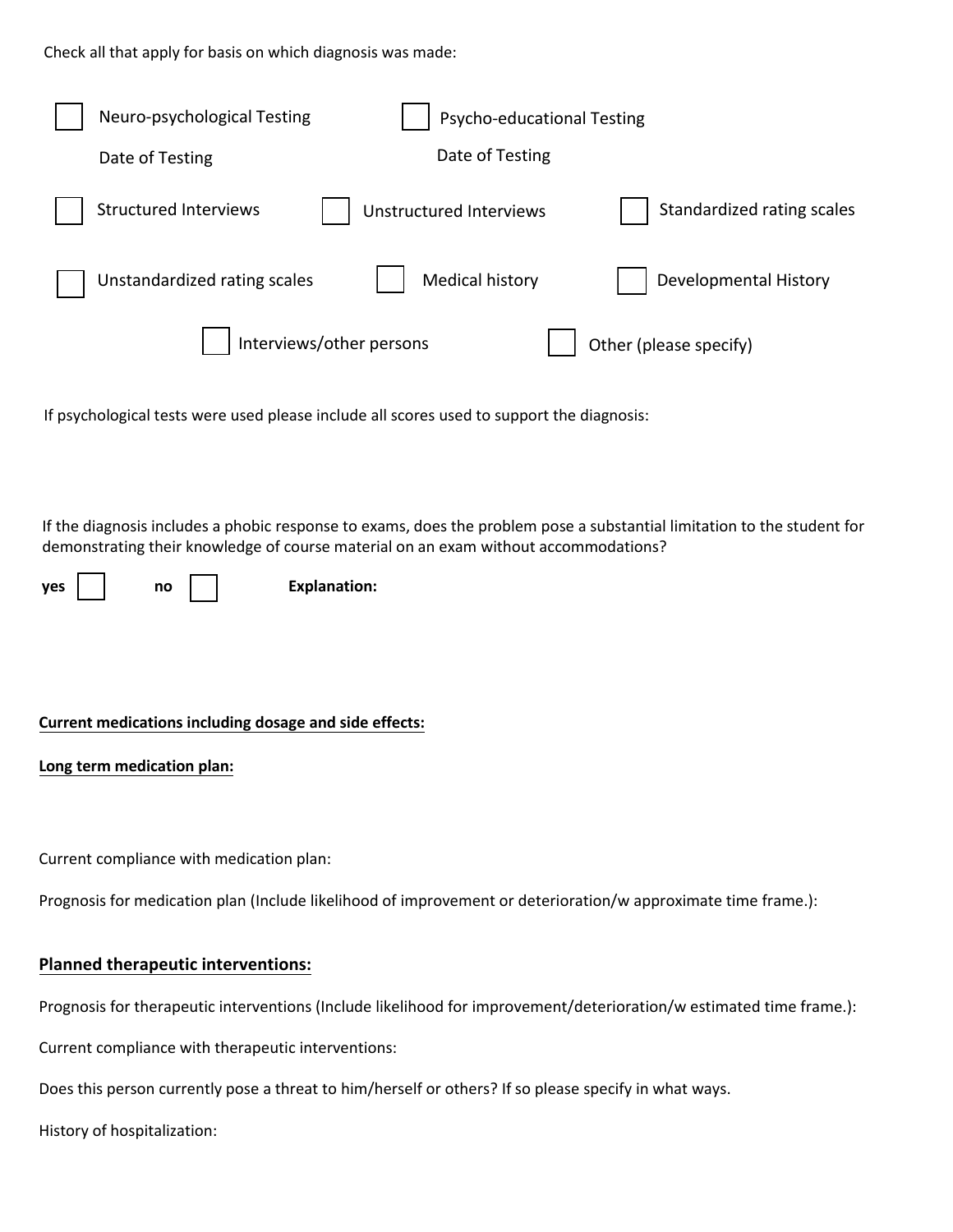#### **1. Implications for Educational Success**

#### **2. Suggested accommodations**

| No Impact                                                                                                                                                                                                                                                                                                                                                                                                | <b>Moderate Impact</b> | <b>Substantial Impact</b> | Don't Know |
|----------------------------------------------------------------------------------------------------------------------------------------------------------------------------------------------------------------------------------------------------------------------------------------------------------------------------------------------------------------------------------------------------------|------------------------|---------------------------|------------|
| 3. Please check the level of limitation for the following activities. Color in the appropriate circle.                                                                                                                                                                                                                                                                                                   |                        |                           |            |
| Does the current medication/therapies provide the needed stability for the student to meet post-<br>secondary classroom/course expectations on a daily basis?                                                                                                                                                                                                                                            | Yes                    | No                        |            |
| Other (please specify) Why?                                                                                                                                                                                                                                                                                                                                                                              |                        |                           |            |
| Test read orally to student Why?                                                                                                                                                                                                                                                                                                                                                                         |                        |                           |            |
| Quiet room in which to take exams Why?                                                                                                                                                                                                                                                                                                                                                                   |                        |                           |            |
| Extension of time to complete exams Why?                                                                                                                                                                                                                                                                                                                                                                 |                        |                           |            |
| Please check suggested accommodation. Each recommended accommodation should be accompanied by an explanation of its<br>relevance to the disability that is diagnosed.                                                                                                                                                                                                                                    |                        |                           |            |
| 2. Suggested accommodations<br>Final determination of appropriate accommodations IS determined by the IVCC Office of Disabilities Services in accordance with the<br>mandates of the Rehabilitation Act of 1973 and The Americans with Disabilities Amendments Act of 2008 (PL 110-325) as well as cour<br>rulings and Department of Education Office of Civil Rights rulings related to these two laws. |                        |                           |            |
|                                                                                                                                                                                                                                                                                                                                                                                                          |                        |                           |            |
| concentration, slow processing speed etc.):                                                                                                                                                                                                                                                                                                                                                              |                        |                           |            |
| 1. Implications for Educational Success<br>List any learning abilities specific to post secondary environment that are impaired by the psychiatric disability (e.g. difficulty with                                                                                                                                                                                                                      |                        |                           |            |

| Concentrating                  |  |  |
|--------------------------------|--|--|
| Memory                         |  |  |
| Sleeping                       |  |  |
| Managing internal distractions |  |  |
| Managing external distractions |  |  |